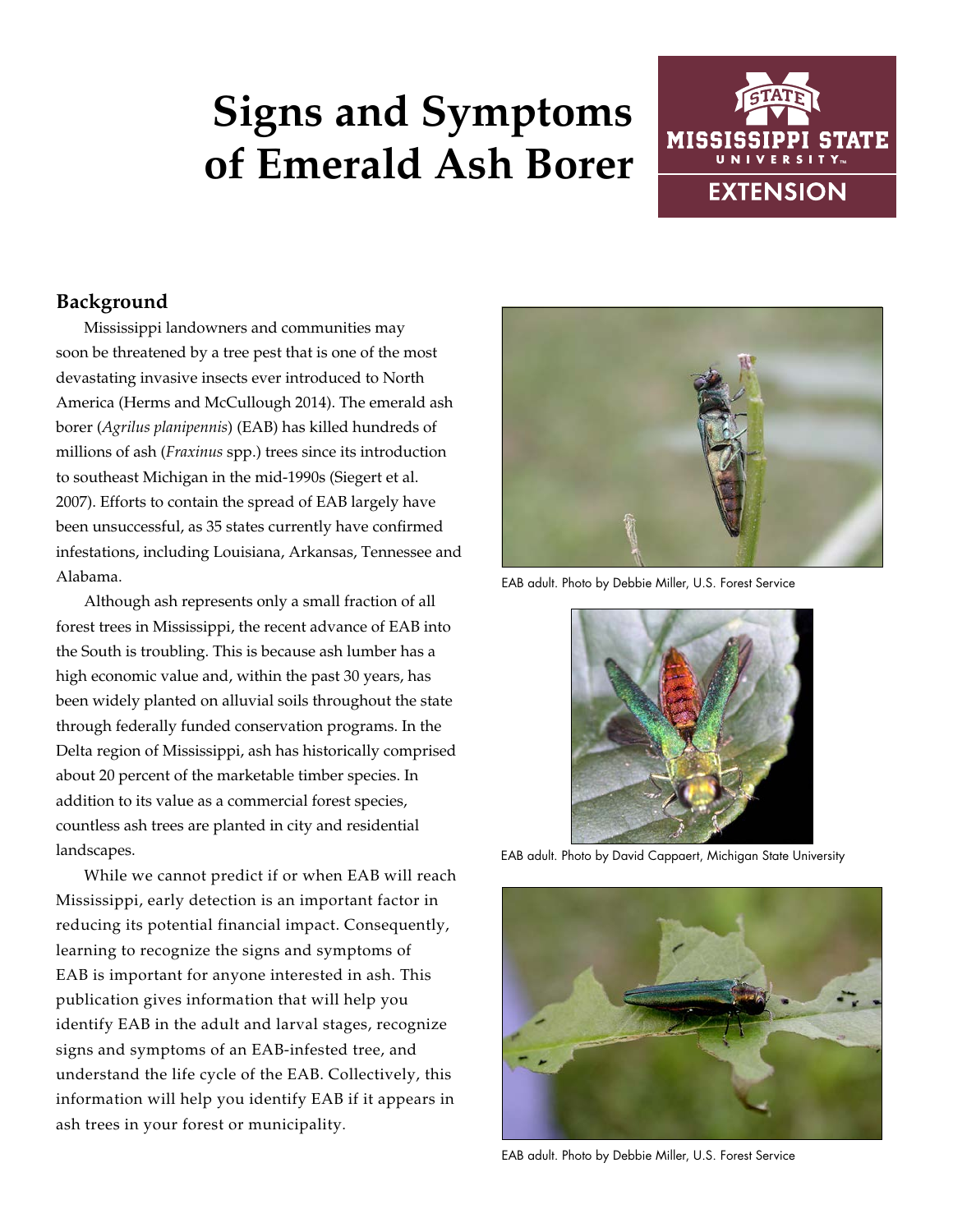# **EAB Identification** *Adults*

EAB adults are peg-shaped beetles, with a tapered, dull pointed rear and blunt head. They are about threeeighths to one-half inch long and a little less than one-eighth inch wide. The most distinctive characteristic of EAB is its metallic green color. It should be noted, however, that many insects have a similar metallic green appearance, and some EAB are colored in shades of red or blue. One distinguishing characteristic of EAB is its bright purple abdomen (beneath the wings), which is visible when the beetle is in flight. In the northern half of the state, adult EAB should emerge in March and be active through November. In the southern half of the state, adult EAB will likely be active throughout the year.

#### *Larvae*

EAB larvae are cream-colored and about 1½ inch long when fully grown. The key identifiable feature is their flattened, elongated bodies, which are composed of a series of segments shaped like stacked bells or cones. The larvae can be found beneath the bark where they feed on the cambium.



EAB larval classes. Photo by David Cappaert, Michigan State University

# **Signs and Symptoms**

#### *Woodpecker Damage*

EAB larvae provide an excellent food source for woodpeckers. As a result, infested trees typically receive a high degree of damage to their outer bark from woodpeckers attempting to extract EAB larvae. Woodpecker damage is an important early detection sign, as it may precede any other visible sign or symptom. However, the presence of woodpecker damage does not necessarily indicate the presence of EAB larvae, as woodpeckers also feed on other wood-boring insects. If you see extensive woodpecker damage on your ash trees, you should look for galleries beneath the bark to confirm EAB's presence.



Woodpecker damage. Photo by David Cappaert, Michigan State **University** 

#### *Galleries*

Finding larval galleries in the cambium is another reliable sign of EAB attack. These winding, S-shaped galleries exist just beneath the bark and are created by the feeding larvae. It is the girdling effect of these galleries that damages the tree and eventually causes tree death. Of course, you will need to use a hand tool to remove the outer bark in order to see feeding galleries. We strongly encourage you to consult with a professional arborist or forester before removing any segment of the bark, unless the tree damage is not a concern.



Galleries. Photo by Tina Ciaramitaro, U.S. Forest Service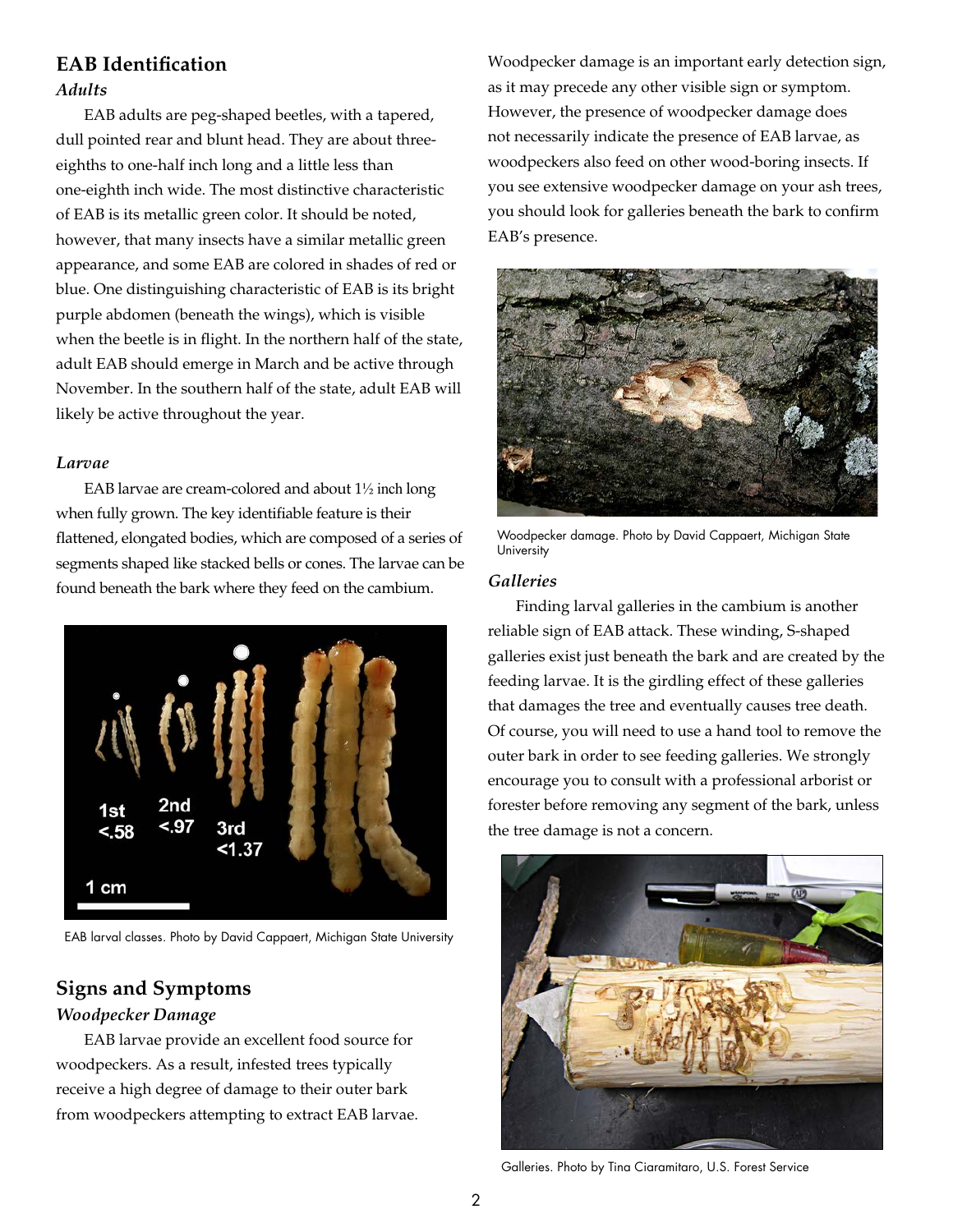#### *Exit Holes*

Exit holes are a reliable sign of EAB infestation, but EAB exit holes are small and can be difficult to detect. While most boring insects leave exit holes, EAB's are quite distinctive because they are D-shaped and very small (one-eighth inch). Two negatives to relying on exit holes are (1) the beetles have already inflicted damage to the tree and moved on, and (2) the earliest exit holes are formed high in the canopy where EAB attacks typically start. Nevertheless, periodic examination of ash trees for small, D-shaped exit holes is a useful practice for early EAB detection.



Exit holes. Photo by David Cappaert, Michigan State University

#### *Crown Dieback*

Crown dieback is the most visible symptom of EAB infestation. Unfortunately, dieback typically does not occur until 2–5 years after the tree was initially attacked. Dieback is from the tree's diminishing ability to transport water and nutrients throughout its vascular system as a result of extensive larval feeding. Because there are many other types of injury or stress that can cause ash trees to experience crown dieback, you should also check for the presence of exit holes and galleries to confirm whether EAB is responsible.



Crown dieback. Photo by Therese Poland, U.S. Forest Service

#### *Basal Sprouting*

Another highly visible symptom of EAB infestation is basal sprouting. In response to stress, trees sometimes grow new branches from the trunk of the tree. With EAB, this generally happens near the area where the tree was attacked. Much like crown dieback, basal sprouting takes time to develop as the tree becomes stressed. As a result, the tree has already suffered serious damage when sprouts begin to appear. It should be noted, however, that basal sprouting does not confirm EAB presence, as many factors can facilitate basal sprouting.

#### *Life Cycle*

EAB is relatively new to the South and climate/ ecosystem differences may result in changes to the life cycle of the species, thus there is limited documentation of EAB behavior in the region. Consequently, the life cycle of EAB as it occurs in northern states is referenced. In northern climates, EAB completes one generation every 1–2 years. Eggs are laid between layers of outer bark and in crevices of the trunk/branches from mid-June into August. Depending on temperature, egg hatching occurs after roughly 2 weeks. Newly hatched larvae then tunnel through bark into the tree's cambium (the living part of the tree) to feed. Galleries are created in the outer sapwood during this feeding. These galleries are S-shaped and are packed with frass (waste).

The majority of larvae mature during September and then pupate inside a cell formed within the feeding gallery. Younger larvae may overwinter in feeding galleries and continue to feed until next summer before maturation. During April and May, overwintering pupae metamorphose into adult EAB. Upon maturing, new adults chew D-shaped exit holes through the bark and emerge. Emergence begins in late May and peaks in June, with some continued emergence throughout the summer. Mating occurs approximately 1 week post-emergence, with egg-laying occurring 2 weeks later. Females live for roughly 2 months, and males live for roughly 1 month.